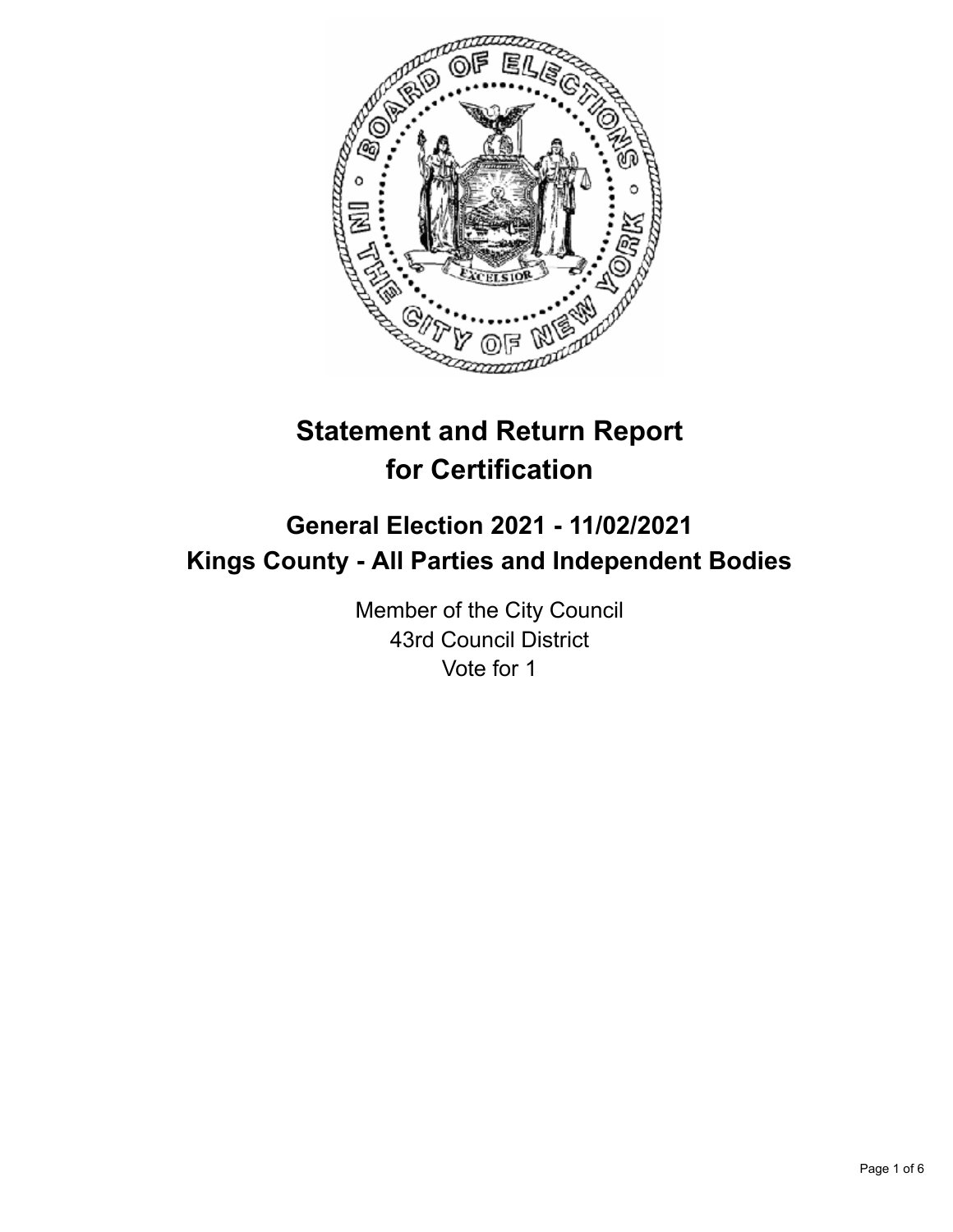

### **Assembly District 46**

| PUBLIC COUNTER                                           | 11,352 |
|----------------------------------------------------------|--------|
| MANUALLY COUNTED EMERGENCY                               | 0      |
| <b>ABSENTEE / MILITARY</b>                               | 737    |
| <b>AFFIDAVIT</b>                                         | 74     |
| <b>Total Ballots</b>                                     | 12,163 |
| Less - Inapplicable Federal/Special Presidential Ballots | 0      |
| <b>Total Applicable Ballots</b>                          | 12,163 |
| JUSTIN L. BRANNAN (DEMOCRATIC)                           | 5,332  |
| BRIAN Z. FOX (REPUBLICAN)                                | 5,388  |
| BRIAN Z. FOX (CONSERVATIVE)                              | 549    |
| JUSTIN L. BRANNAN (WORKING FAMILIES)                     | 474    |
| CARLOS MANCHAIA (WRITE-IN)                               | 1      |
| CARMEN HERNANDEZ (WRITE-IN)                              | 1      |
| CATHERINE ROJAS (WRITE-IN)                               | 1      |
| CHARLES FLORE (WRITE-IN)                                 | 1      |
| CHRISTIAN STELLATO (WRITE-IN)                            | 1      |
| HEI MAN CHAN (WRITE-IN)                                  | 1      |
| HEIDI CHAN SARANTOPOULOS (WRITE-IN)                      | 1      |
| HILLARY CLINTON (WRITE-IN)                               | 1      |
| JOHN QUAGLIONE (WRITE-IN)                                | 1      |
| JOHN SMITH (WRITE-IN)                                    | 1      |
| LUCRETIA REGINA POTTER (WRITE-IN)                        | 2      |
| <b>MARTY GOLDEN (WRITE-IN)</b>                           | 1      |
| ROSS BARKIN (WRITE-IN)                                   | 1      |
| RYAN COLE (WRITE-IN)                                     | 1      |
| UNATTRIBUTABLE WRITE-IN (WRITE-IN)                       | 4      |
| UNCOUNTED WRITE-IN PER STATUTE (WRITE-IN)                | 1      |
| <b>Total Votes</b>                                       | 11,763 |
| Unrecorded                                               | 400    |

**Assembly District 47**

| <b>PUBLIC COUNTER</b>                                    | 2,991 |
|----------------------------------------------------------|-------|
| <b>MANUALLY COUNTED EMERGENCY</b>                        | 0     |
| ABSENTEE / MILITARY                                      | 192   |
| <b>AFFIDAVIT</b>                                         | 14    |
| <b>Total Ballots</b>                                     | 3,197 |
| Less - Inapplicable Federal/Special Presidential Ballots | 0     |
| <b>Total Applicable Ballots</b>                          | 3,197 |
| <b>JUSTIN L. BRANNAN (DEMOCRATIC)</b>                    | 1,097 |
| BRIAN Z. FOX (REPUBLICAN)                                | 1,577 |
| BRIAN Z. FOX (CONSERVATIVE)                              | 139   |
| JUSTIN L. BRANNAN (WORKING FAMILIES)                     | 100   |
| MARK SZUSZKIEWICZ (WRITE-IN)                             | 1     |
| UNATTRIBUTABLE WRITE-IN (WRITE-IN)                       | 3     |
| <b>Total Votes</b>                                       | 2,917 |
| Unrecorded                                               | 280   |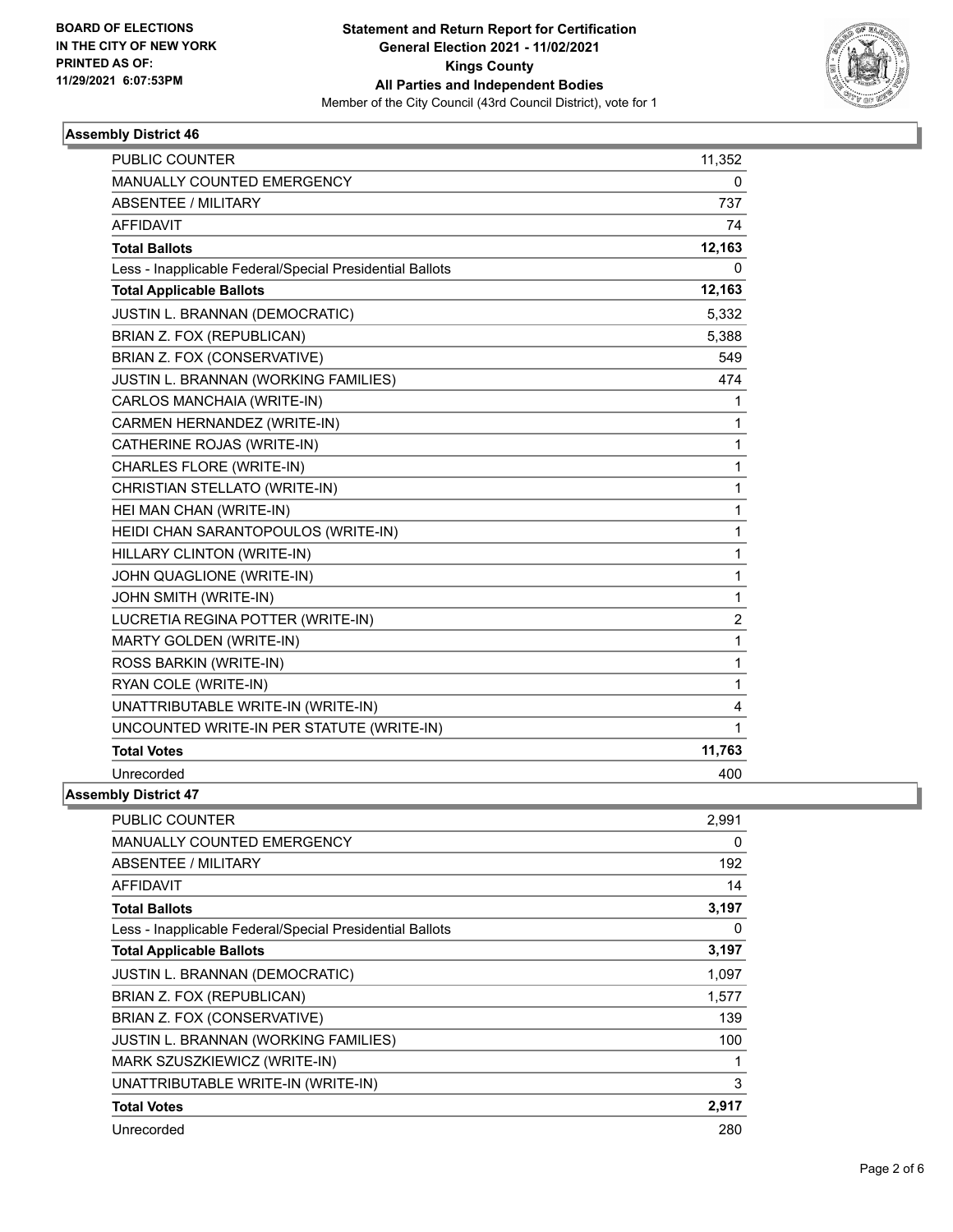

### **Assembly District 49**

| PUBLIC COUNTER<br>3,900<br><b>MANUALLY COUNTED EMERGENCY</b><br>ABSENTEE / MILITARY<br>247<br><b>AFFIDAVIT</b><br>23<br>4,171<br><b>Total Ballots</b><br>Less - Inapplicable Federal/Special Presidential Ballots<br>0<br>4,171<br><b>Total Applicable Ballots</b><br><b>JUSTIN L. BRANNAN (DEMOCRATIC)</b><br>1,496<br>BRIAN Z. FOX (REPUBLICAN)<br>2,093<br>BRIAN Z. FOX (CONSERVATIVE)<br>182<br>JUSTIN L. BRANNAN (WORKING FAMILIES)<br>157<br>JAMES KRALJEV (WRITE-IN)<br>1<br>UNATTRIBUTABLE WRITE-IN (WRITE-IN)<br>1<br>VILMA A REINHARDT (WRITE-IN)<br>1<br>3,931<br><b>Total Votes</b><br>Unrecorded<br>240 |  |
|----------------------------------------------------------------------------------------------------------------------------------------------------------------------------------------------------------------------------------------------------------------------------------------------------------------------------------------------------------------------------------------------------------------------------------------------------------------------------------------------------------------------------------------------------------------------------------------------------------------------|--|
|                                                                                                                                                                                                                                                                                                                                                                                                                                                                                                                                                                                                                      |  |
|                                                                                                                                                                                                                                                                                                                                                                                                                                                                                                                                                                                                                      |  |
|                                                                                                                                                                                                                                                                                                                                                                                                                                                                                                                                                                                                                      |  |
|                                                                                                                                                                                                                                                                                                                                                                                                                                                                                                                                                                                                                      |  |
|                                                                                                                                                                                                                                                                                                                                                                                                                                                                                                                                                                                                                      |  |
|                                                                                                                                                                                                                                                                                                                                                                                                                                                                                                                                                                                                                      |  |
|                                                                                                                                                                                                                                                                                                                                                                                                                                                                                                                                                                                                                      |  |
|                                                                                                                                                                                                                                                                                                                                                                                                                                                                                                                                                                                                                      |  |
|                                                                                                                                                                                                                                                                                                                                                                                                                                                                                                                                                                                                                      |  |
|                                                                                                                                                                                                                                                                                                                                                                                                                                                                                                                                                                                                                      |  |
|                                                                                                                                                                                                                                                                                                                                                                                                                                                                                                                                                                                                                      |  |
|                                                                                                                                                                                                                                                                                                                                                                                                                                                                                                                                                                                                                      |  |
|                                                                                                                                                                                                                                                                                                                                                                                                                                                                                                                                                                                                                      |  |
|                                                                                                                                                                                                                                                                                                                                                                                                                                                                                                                                                                                                                      |  |
|                                                                                                                                                                                                                                                                                                                                                                                                                                                                                                                                                                                                                      |  |
|                                                                                                                                                                                                                                                                                                                                                                                                                                                                                                                                                                                                                      |  |

#### **Assembly District 51**

| PUBLIC COUNTER                                           | 1,330 |
|----------------------------------------------------------|-------|
| <b>MANUALLY COUNTED EMERGENCY</b>                        | 0     |
| ABSENTEE / MILITARY                                      | 92    |
| <b>AFFIDAVIT</b>                                         | 9     |
| <b>Total Ballots</b>                                     | 1,431 |
| Less - Inapplicable Federal/Special Presidential Ballots | 0     |
| <b>Total Applicable Ballots</b>                          | 1,431 |
| JUSTIN L. BRANNAN (DEMOCRATIC)                           | 835   |
| BRIAN Z. FOX (REPUBLICAN)                                | 379   |
| BRIAN Z. FOX (CONSERVATIVE)                              | 53    |
| JUSTIN L. BRANNAN (WORKING FAMILIES)                     | 110   |
| MICHAEL WEDLOCK (WRITE-IN)                               | 2     |
| THOMAS P GROMMELL (WRITE-IN)                             | 1     |
| YU CHING PAI (WRITE-IN)                                  | 1     |
| <b>Total Votes</b>                                       | 1,381 |
| Unrecorded                                               | 50    |
|                                                          |       |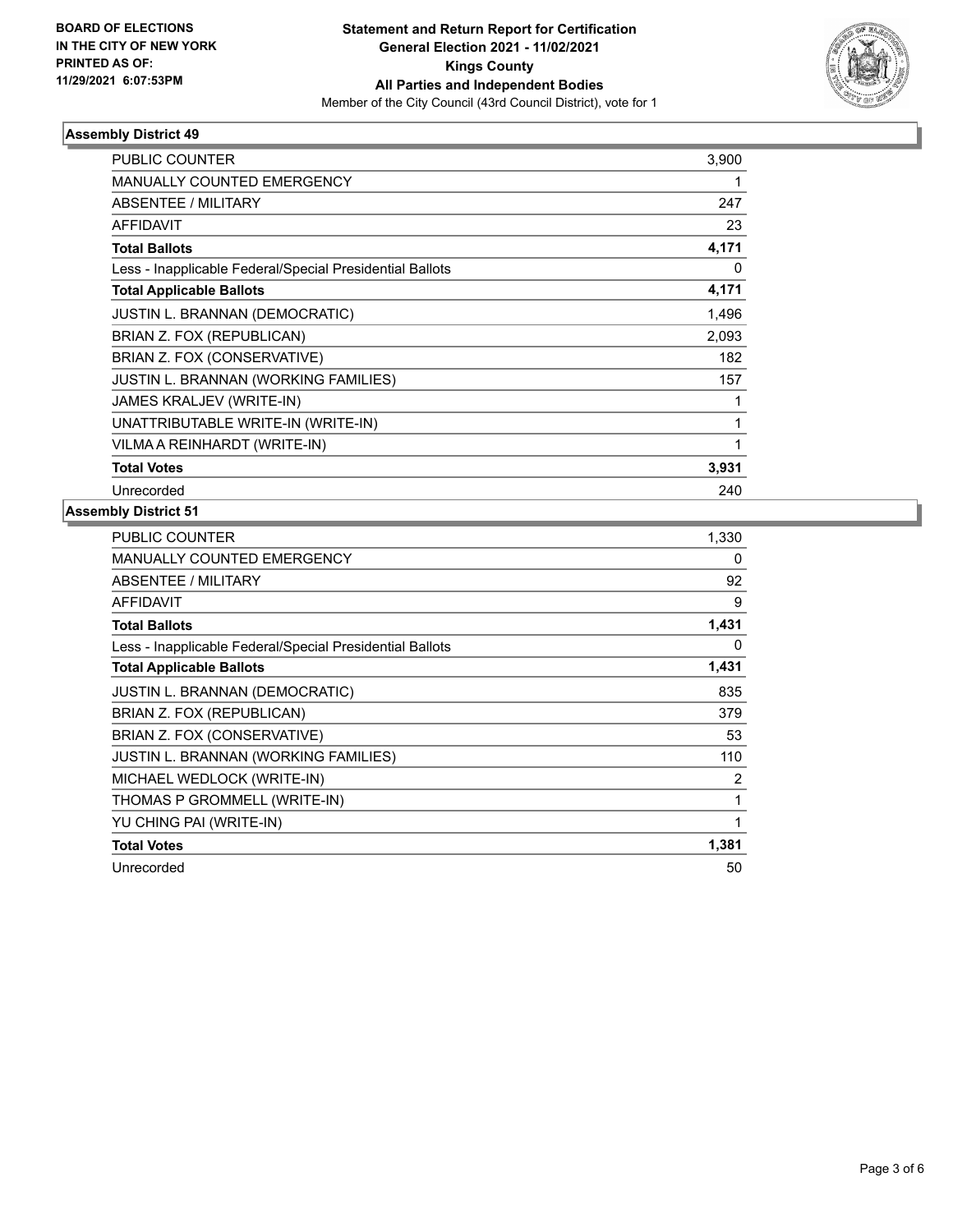

### **Assembly District 64**

| <b>PUBLIC COUNTER</b>                                    | 5,542          |
|----------------------------------------------------------|----------------|
| MANUALLY COUNTED EMERGENCY                               | 1              |
| <b>ABSENTEE / MILITARY</b>                               | 382            |
| <b>AFFIDAVIT</b>                                         | 37             |
| <b>Total Ballots</b>                                     | 5,962          |
| Less - Inapplicable Federal/Special Presidential Ballots | 0              |
| <b>Total Applicable Ballots</b>                          | 5,962          |
| JUSTIN L. BRANNAN (DEMOCRATIC)                           | 3,242          |
| BRIAN Z. FOX (REPUBLICAN)                                | 1,950          |
| BRIAN Z. FOX (CONSERVATIVE)                              | 269            |
| JUSTIN L. BRANNAN (WORKING FAMILIES)                     | 337            |
| JUSTIN L BRANNAN (WRITE-IN)                              | 1              |
| LIAM MCCABE (WRITE-IN)                                   | $\overline{2}$ |
| MARTIN GOLDEN (WRITE-IN)                                 | 1              |
| MATTHEW HOMER (WRITE-IN)                                 | 1              |
| MICHAEL BLOOMBERG (WRITE-IN)                             | $\mathbf{1}$   |
| MIKE BLOOMBERG (WRITE-IN)                                | 1              |
| PATRIVIA MCEVOY (WRITE-IN)                               | 1              |
| SHERRI WOLF (WRITE-IN)                                   | 1              |
| STEVEN J. MCGUIRE JR. (WRITE-IN)                         | $\mathbf{1}$   |
| UNATTRIBUTABLE WRITE-IN (WRITE-IN)                       | 3              |
| VINCENT GENTILE (WRITE-IN)                               | 1              |
| <b>Total Votes</b>                                       | 5,812          |
| Unrecorded                                               | 150            |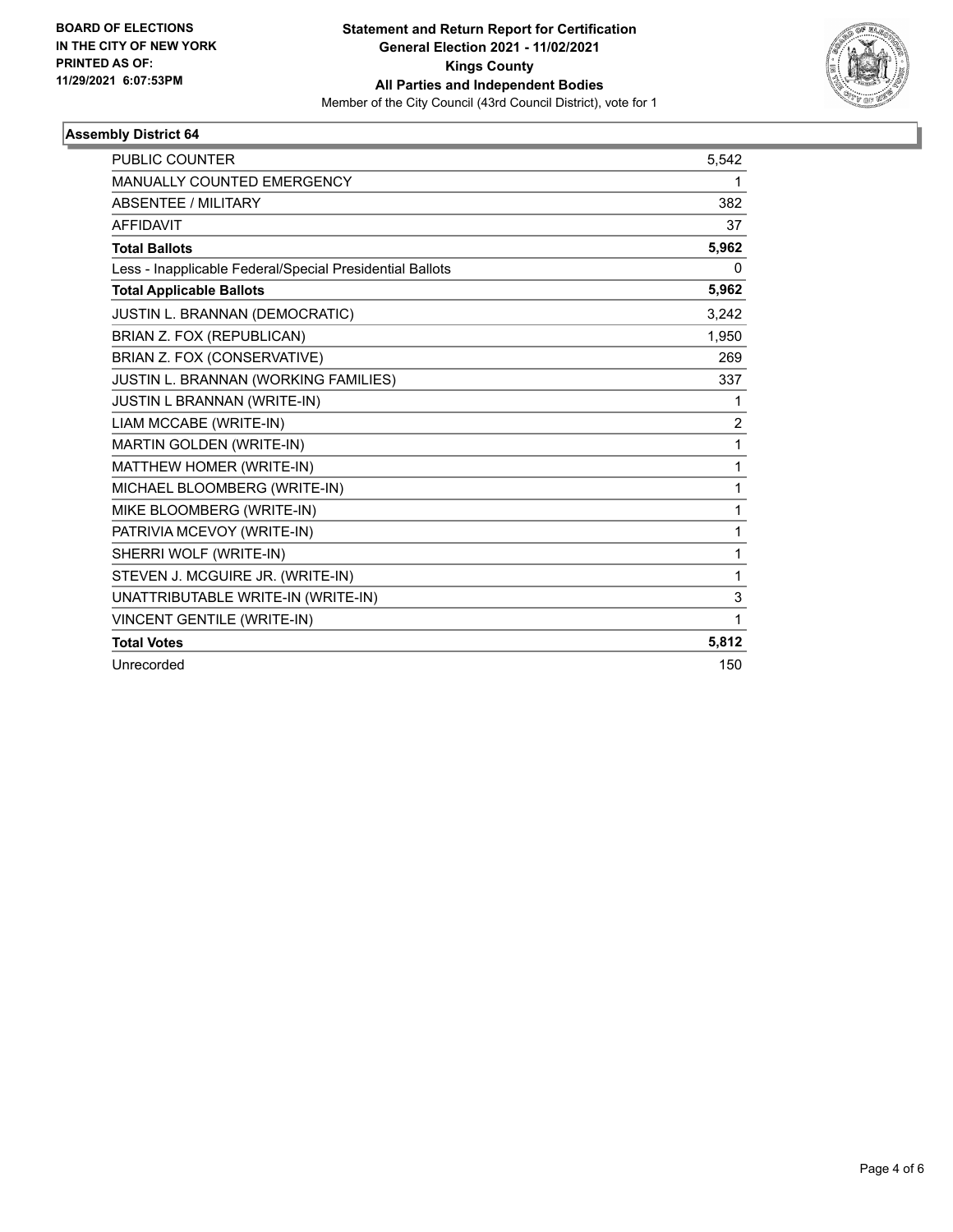

### **Total for Member of the City Council (43rd Council District) - Kings County**

| PUBLIC COUNTER                                           | 25,115         |
|----------------------------------------------------------|----------------|
| MANUALLY COUNTED EMERGENCY                               | 2              |
| <b>ABSENTEE / MILITARY</b>                               | 1,650          |
| <b>AFFIDAVIT</b>                                         | 157            |
| <b>Total Ballots</b>                                     | 26,924         |
| Less - Inapplicable Federal/Special Presidential Ballots | 0              |
| <b>Total Applicable Ballots</b>                          | 26,924         |
| JUSTIN L. BRANNAN (DEMOCRATIC)                           | 12,002         |
| BRIAN Z. FOX (REPUBLICAN)                                | 11,387         |
| BRIAN Z. FOX (CONSERVATIVE)                              | 1,192          |
| JUSTIN L. BRANNAN (WORKING FAMILIES)                     | 1,178          |
| CARLOS MANCHAIA (WRITE-IN)                               | 1              |
| CARMEN HERNANDEZ (WRITE-IN)                              | 1              |
| CATHERINE ROJAS (WRITE-IN)                               | 1              |
| CHARLES FLORE (WRITE-IN)                                 | 1              |
| CHRISTIAN STELLATO (WRITE-IN)                            | 1              |
| HEI MAN CHAN (WRITE-IN)                                  | 1              |
| HEIDI CHAN SARANTOPOULOS (WRITE-IN)                      | 1              |
| HILLARY CLINTON (WRITE-IN)                               | 1              |
| JAMES KRALJEV (WRITE-IN)                                 | 1              |
| JOHN QUAGLIONE (WRITE-IN)                                | 1              |
| JOHN SMITH (WRITE-IN)                                    | 1              |
| JUSTIN L BRANNAN (WRITE-IN)                              | 1              |
| LIAM MCCABE (WRITE-IN)                                   | $\overline{c}$ |
| LUCRETIA REGINA POTTER (WRITE-IN)                        | 2              |
| MARK SZUSZKIEWICZ (WRITE-IN)                             | 1              |
| MARTIN GOLDEN (WRITE-IN)                                 | 1              |
| MARTY GOLDEN (WRITE-IN)                                  | 1              |
| MATTHEW HOMER (WRITE-IN)                                 | 1              |
| MICHAEL BLOOMBERG (WRITE-IN)                             | 1              |
| MICHAEL WEDLOCK (WRITE-IN)                               | $\overline{c}$ |
| MIKE BLOOMBERG (WRITE-IN)                                | $\mathbf{1}$   |
| PATRIVIA MCEVOY (WRITE-IN)                               | 1              |
| ROSS BARKIN (WRITE-IN)                                   | 1              |
| RYAN COLE (WRITE-IN)                                     | 1              |
| SHERRI WOLF (WRITE-IN)                                   | 1              |
| STEVEN J. MCGUIRE JR. (WRITE-IN)                         | 1              |
| THOMAS P GROMMELL (WRITE-IN)                             | 1              |
| UNATTRIBUTABLE WRITE-IN (WRITE-IN)                       | 11             |
| UNCOUNTED WRITE-IN PER STATUTE (WRITE-IN)                | 1              |
| VILMA A REINHARDT (WRITE-IN)                             | 1              |
| VINCENT GENTILE (WRITE-IN)                               | 1              |
| YU CHING PAI (WRITE-IN)                                  | 1              |
| <b>Total Votes</b>                                       | 25,804         |
| Unrecorded                                               | 1,120          |